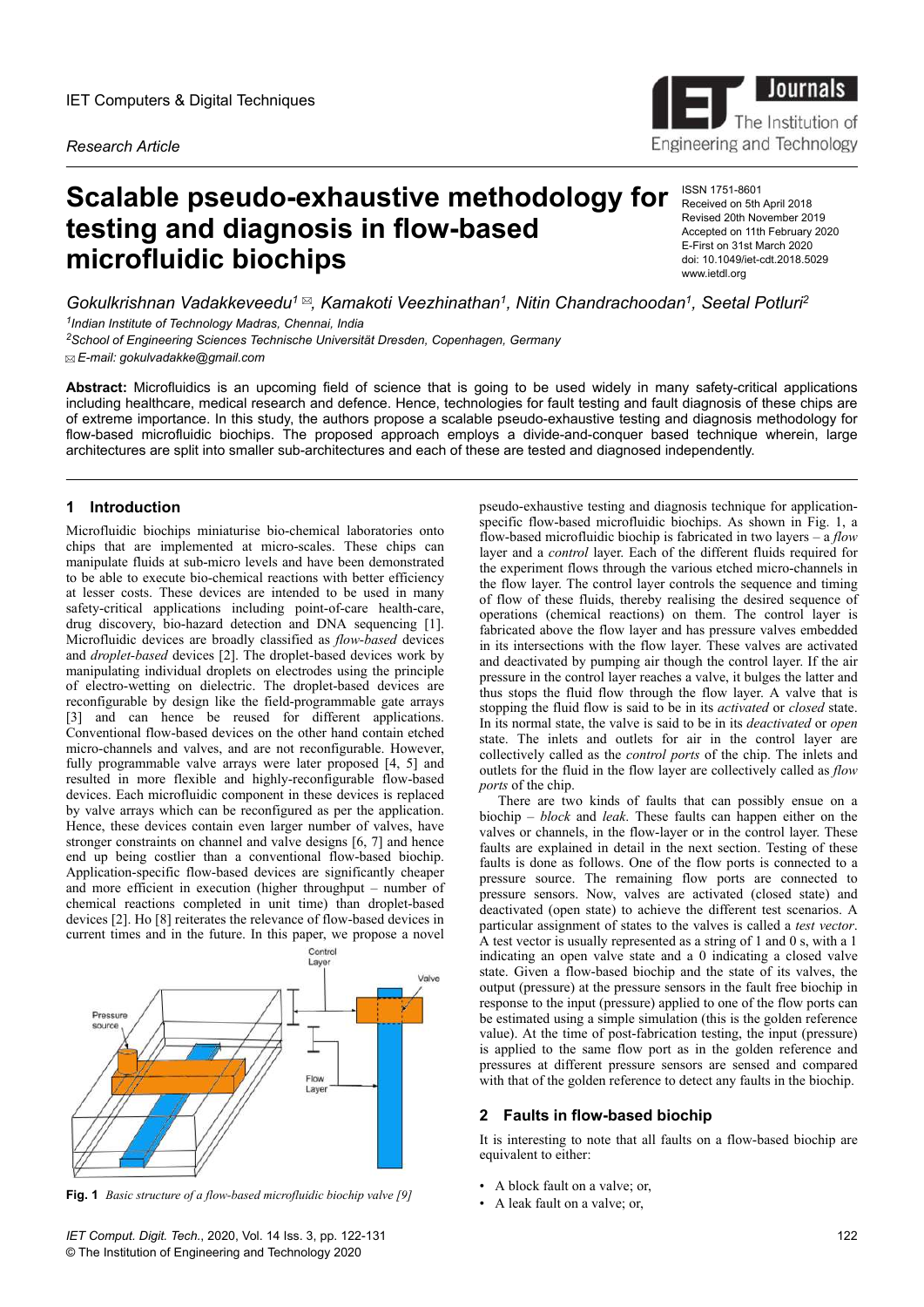• A *qualitative fault* that causes pressure values on the pressure sensors to be different from those observed in golden reference [10]. This happens when a channel or valve is partially blocked. The pressure in this case is not fully transmitted from the pressure source to the destination valve.

The different faults are explained in detail below:

- Block in flow layer: Block in the flow layer leads to the obstruction of fluid flow through the channel. This can happen either due to a block in the channel or a block in the valve. However, both of these have the same effect and hence block in the channel is equivalent to a block fault in the valve to which it is connected to. Using the terminology of single stuck-at-faults in digital IC testing, these faults translate to *stuck-at-0* valves.
- Leak in the flow layer: Similar to a block in flow layer, a leak can happen either on a channel or on a valve. A lone leak in the channel can either be partial leak or complete leak. A complete leak leads to no fluid reaching the next valve. This is analogous to a stuck-at-0 fault on that valve. However, if it is a partial leak, it translates to a qualitative fault. Multiple leaks in nearby channels can lead to the fluid seeping outside the channels through which they flow. This leads to the possibility of fluid in one channel seeping into other. This is analogous to an OR bridging fault in logic circuits and can be modelled as *stuck-at-1* (leak) valves on each of the leaking channels just before the leaking spot.
- Block in the control layer: A block in the control layer leads to the air pressure not being able to activate a valve. This can lead to a state wherein, a microfluidic valve cannot be activated (closed). This leads to a stuck-at-1 valve.
- Leak in the control layer: A leak in the control layer leads to the air seeping out of the air channel through which it is flowing. Similar to the lone leak in the flow layer, a lone leak in the control layer can be either partial or complete. A complete leak leads to a state wherein, a valve cannot be closed at all. This is a stuck-at-1 valve. A lone partial leak in the control layer causes partial activation/deactivation of valves, causing qualitative faults in the flow layer. When there are leaks in the control layer in multiple channels, air pressure from one channel can seep into other, causing activation of unintended valve(s). This is analogous to a AND bridging fault in logic circuits and can be modelled as stuck-at-0 (block) valves on each of the leaking channels just after the leaking spot.

Thus, all faults in a flow-based microfluidic biochip are *functionally equivalent* to faults in valves. Hence, testing of all the valves in an architecture will ensure testing of the entire chip [11].

# **3 Previous work**

As the size of biochip increases, generation of optimal number of test vectors to ensure maximum possible fault coverage becomes a prohibitively time-consuming task. A testing methodology for flow-based biochips has been proposed in [9], wherein the chip architecture is converted into a Boolean circuit and traditional ATPG algorithms [12] are used to generate test vectors. An example microfluidic architecture consisting of a mixer and a branch, and its corresponding mapped Boolean circuit is shown in Fig. 2. Here, inlet flow port *n*1 is used as the source for pumping air and other flow ports, namely *O*1, *O*2 and *O*3, are connected to pressure sensors to measure the pressure of air flow reaching them. The nodes *a*, *b*, *c*, *d*, *e*, *f*, *g*, *h*, *i*, *j* and *k* are the valves. The mapping of architecture to the Boolean circuit is done as follows: every valve maps onto a primary input. Every pressure sensor node is a primary output. Every primary output  $O_p$  is realised as a Boolean function  $B_{O_p}$  of primary inputs as follows: all primary inputs corresponding to valves in any path from the pressure source (*n*1) to any of the pressure sensors  $O_i$ , will be a product term  $B_{O_i}$ ,  $1 \le i \le 3$ . Note that there are two paths between *n*1 and *O*1 namely,  $a - b - c - d$  and  $a - g - h - f - e - d$ . Thus, as in Fig. 2*b*,  $B_{O_1} = (abcd + aghfed)$ . It is interesting to note that generating a

test for detecting a block fault in valve *g* in Fig. 2*a* is equivalent to generating a test vector to detect line *g* stuck-at-0 in Fig. 2. Note that  $(a, b, c, d, e, f, g, h) = (1, 0, X, 1, 1, 1, 1, 1)$  is a test vector for line *g* stuck-at-0 in Fig. 2*b*. This implies that by closing valve *b*, and keeping the valves *a*, *g*, *h*, *f*, *e* and *d* open, if the air reaches *O*1, then *g* is not blocked. It is also interesting to note that valve *c* can be either closed or open (do not care). For large biochip architectures, generating test patterns in this manner will take prohibitively huge time as the number of paths between the ports will be much higher [13]. Hence, the methodology proposed in [9] is not scalable. In addition, automatic test pattern generators (ATPGs) for digital circuit use the single stuck-at fault model [14]. Using them for test generation in this scenario restricts the fault model of the underlying biochip under test. This paper proposes a more robust fault model than the single stuck-at-fault model.

The generated test vectors are applied onto the biochip one by one and pressure values reported at the pressure sensors are noted. A difference in pressure sensed in the golden reference and the pressure sensed at the pressure sensors implies that there is a fault in the chip. As the testing is done using air pressure, there are no residues left after the testing process. Thus, the above is a *clean* testing methodology.

When a chip under test fails, the faulty chip has to undergo a diagnosis process to identify the exact location and physical cause of the fault. A fault diagnosis technique for flow-based biochips has been suggested in [15]. This technique needs a significant amount of pre-computation, which includes the following:

- Maintaining a syndrome list that contains the syndromes corresponding to each possible fault for each test vector; and,
- Maintaining a path dictionary consisting of all paths from the pressure source to every flow port.

The syndrome list and path dictionary are fed as inputs to the diagnosis algorithm. The diagnosis algorithm in turn, is modelled as an instance of the hitting-set problem [16]. It is known that the hitting-set problem is NP-complete [16], and only heuristic solutions are possible. With futuristic microfluidic chips containing thousands of valves [17], this solution can be prohibitively time consuming and also lead to poor quality of diagnosis due to degraded diagnostic resolution.

# *3.1 Contributions of this paper*

This paper proposes a pseudo-exhaustive fault testing and diagnosis approach for flow-based biochips. This approach employs a divide-and-conquer based technique to split any large architecture into small sub-graphs. Testing and diagnosis of faults can be performed independently on these sub-graphs. This approach helps to sieve out many of the valves from the possible solution space for the diagnosis problem. This paper initially proposes a technique to split the larger architecture to smaller subgraphs and later explains how fault testing and diagnosis may be performed on these sub-graphs. These sub-graphs can also be stored to reuse. The existing testing and diagnosis approaches [9, 11, 15, 18] does not avail the idea of localising the possible problem space to a cone of influence of the outlet ports. The testing and diagnosis technique presented in this paper uses this novel method. Experimenting the proposed approach on both real and synthetic benchmarks shows that it is more scalable and better in terms of time complexity, in comparison to the best existing diagnosis approach  $\overline{15}$ .

# **4 Motivational example**

In Fig. 2*a*, assume that the pressure source has been connected to *n*1 and the pressure sensors are connected to flow ports *O*1, *O*2 and *O*3. Consider the case when all the valves are open and pressure is being sent in through the pressure source. In this case, if the pressure sensor at *O*1 does not detect any pressure, the architecture is said to have a *block* fault. If we assume that a logical 1 denotes a free-flow and a logical 0 denotes a stop-flow, this state of *O*1 can be represented as 1/0 (free-flow in the absence of fault and stop-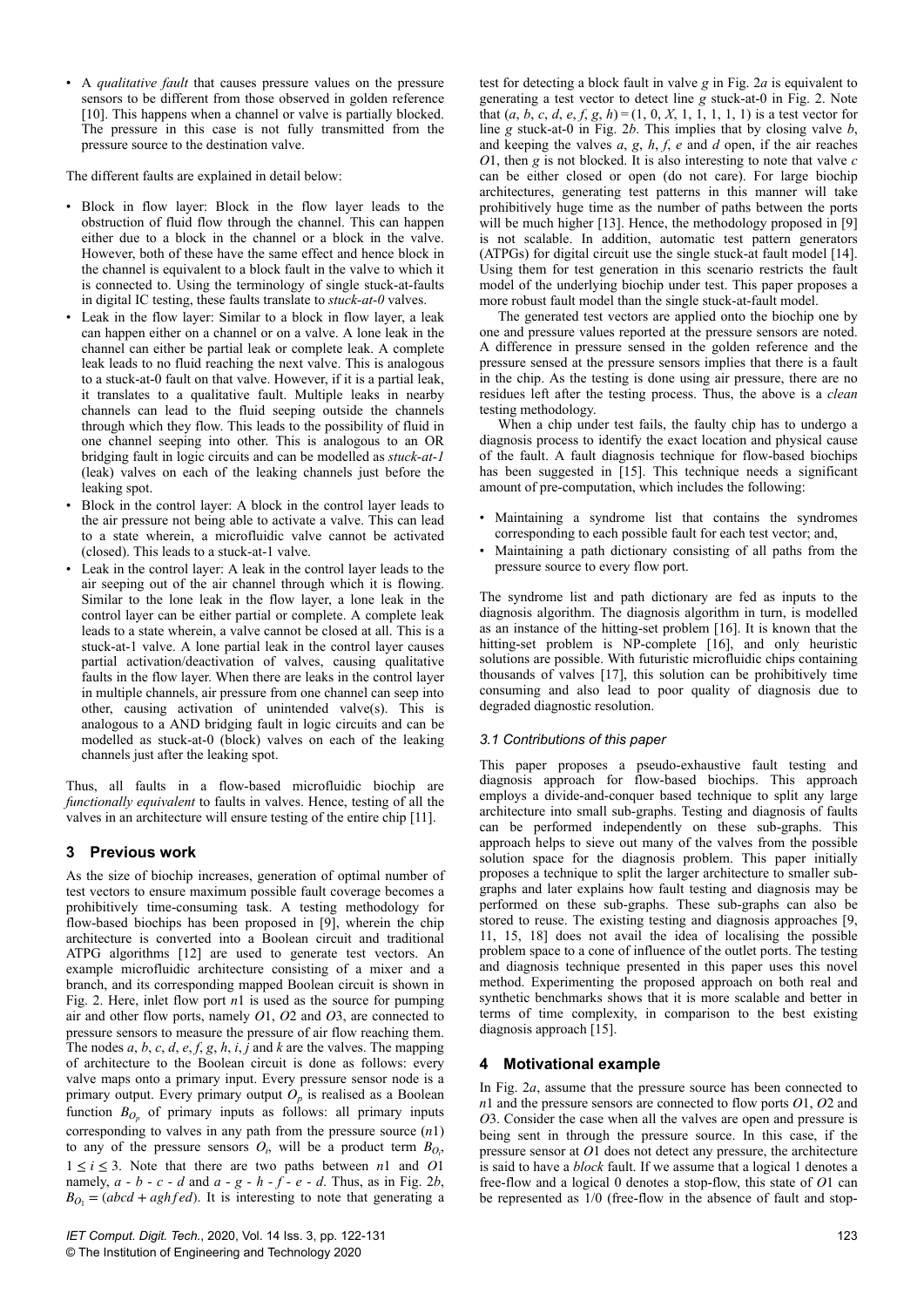

**Fig. 2** *Simple microfluidic chip layout and corresponding AND-OR structure [9] (a)* Example of microfluidic architecture consisting of a mixer and a branch, *(b)* AND-OR structure corresponding to Fig. 2*a*

flow in the presence of fault). Similarly, the case of a stop-flow in the absence of fault and free-flow in the presence of fault is represented as a 0/1 and is called a *leak*.

Let *V* be the set of all valves in the architecture. The *root cause* set  $S_F^{I,U}$  of a fault *F* detected at a flow port *U*, when the pressure source was connected to flow port *I* is the set wherein every element of  $S_F^{I,U}$  is a *minimal* subset *E* of *V* satisfying the following property: if  $E = \{v_1, v_2, v_3, \dots, v_k\} \in S_F^{I, U}$ , then the dysfunctioning of all valves in *E* shall result in the fault *F* at *U*, and the correct functioning of at least one of the valves in *E* will not cause the fault. The root cause set for a blockage fault at *O*1, when the pressure source is *n*1, in Fig. 2*a*, is denoted by  $S_{block}^{n1, O1} = \{ \{a\}, \{d\}, \{c, e\}, \{c, f\}, \{c, h\}, \{c, g\}, \{b, g\}, \{b, h\}, \{b, f\},\$ {*b*, *e*}}

. The root cause set for a leakage fault at *O*1 in Fig. 2*a* is denoted by  $S_{\text{leak}}^{n1, O_1} = \{ \{a\}, \{b\}, \{c\}, \{d\}, \{e\}, \{f\}, \{g\}, \{h\} \}.$ 

Thus, the testing and diagnosis search for a fault observed at a flow port can be carried out after confining the architecture to the corresponding root cause set. For example, in Fig. 2*a*, given that O1 is blocked (1/0), one need not look for faults in the valves *i*, *j* and *k*, as they are not part of  $S_{block}^{n1, O_1}$ . This allows us to come up with an outlet-specific testing and diagnosis technique. It also helps in significantly pruning the search space for fault diagnosis in most cases [19]. Mathematically, we can arrive at the root cause sets by considering the following property: given a pressure source *n*1 and outlet *O*1, let *P* denote the set of paths between *n*1 and *O*1. For  $p\epsilon P$ , let  $V_p$  denote the valves in  $p$ . Any test to detect block faults, at outlet *O*1 by applying air pressure at source *n*1 should ensure that there exists at least one path  $peP$  between  $n1$  and  $O1$  such that all the valves in  $V_p$  are open. This statement can be mathematically stated as follows:

*Property 1:*  $\exists p \in P$ ,  $\forall v \in V_p$ , *v* is open.

The test fails if Property 1 is violated resulting in Property 1′.

*Property 1':*  $\forall p \in P$ ,  $\exists v \in V_p$ , *v* is closed or blocked.

The construction of  $S_{block}^{n1, O1}$  ensures that at least one of its elements is faulty (blocking) *if and only if* Property 1 is contradicted while applying the test.

Similarly, any test to detect a leak fault, at outlet *O*1 by applying air pressure at source *n*1 should ensure that in every path  $p\epsilon P$ , at least one node of  $V_p$  is closed. This statement can be mathematically stated as follows:

*Property 2:*  $\forall p \in P$ ,  $\exists v \in V_p$ , *v* is closed.

The test fails if Property 2 is violated resulting in Property 2′.

*Property 2′:* ∃*pϵP*, ∀*vϵVp*, *v* is open or leaking.

The construction of  $S_{\text{leak}}^{n,0}$  ensures that at least one of its elements is faulty (leaking) *if and only if* Property 2 is contradicted while applying a test.

*Example:* A test to detect leak in the path between *n*1 and *O*1 in Fig. 2*a* is to keep valves *a*, *c*, *d*, *e*, *f* and *h* open, and close *b* and *g*. If this test fails, then either *b* or *g* or both should leak. Note that both the valves *b* and *g* belong to  $S_{\text{leak}}^{n1, O1}$ .

The root cause sets can be computed independent of the testing and diagnosis process. For the sake of completeness, the following graph theory fundamentals are stated. A bi-connected graph is a graph that remains connected, even if one of its vertices is removed. A *bi-connected component* of a graph *G* is defined as a maximal bi-connected sub-graph of *G*. In Fig. 3, {*A*}, {*F*}, {*K*},  ${B, C, E, D}$  and  ${G, H, J, I}$  are the bi-connected components.

*Articulation points* of a graph are those vertices, which when removed disconnects it and thus increases the number of connected components in the graph. Vertices *B*, *E*, *F*, *G* and *J* are articulation points of the graph in Fig. 3. Given a source *S* and sink *K*, a *cut* of a graph is defined as a partition of vertices of the graph such that *S* and *K* are in different connected components. A *minimal cut* (mincut) is defined as a cut in which the removal of any of its members results in the set not being a cut. In Fig. 3, assuming *A* is the source and  $K$  is the sink, each of the articulation vertices are by themselves a minimal cut of the graph whose removal separates *A* and *K* into two connected components. In addition, {*C*, *D*} and

124 *IET Comput. Digit. Tech.*, 2020, Vol. 14 Iss. 3, pp. 122-131 © The Institution of Engineering and Technology 2020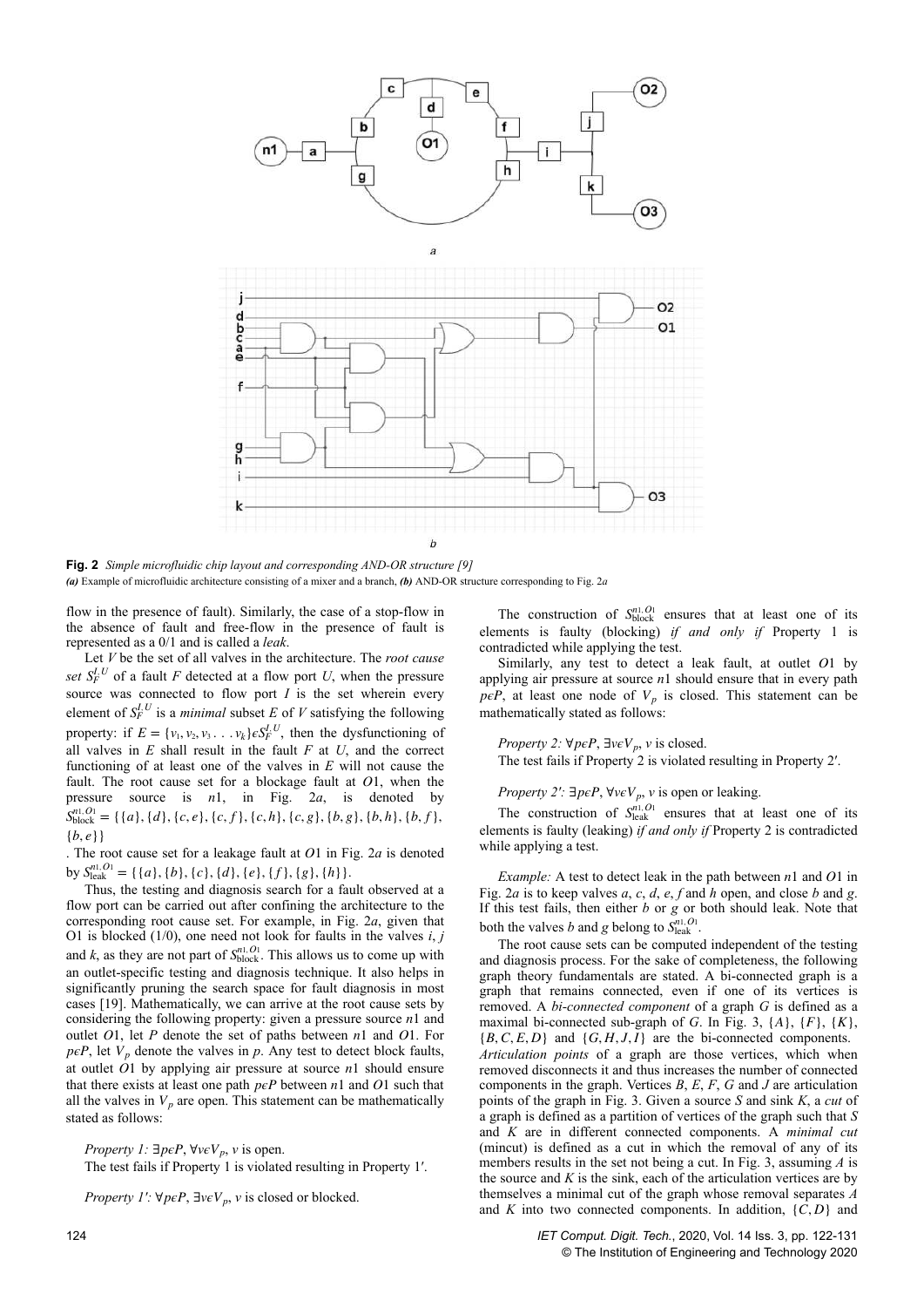

**Fig. 3** *Example graph for illustration of bi-connectivity*



**Fig. 4** *Graph representation and corresponding block cut graph of the layout in Fig. 4a (a)* Graph representation corresponding to the layout in Fig. 2*a*, *(b)* Block cut graph of the graph in Fig. 4*a*

{*H*, *I*} represent two other minimal cuts. Note that all vertices in a given minimal cut are present in the same bi-connected component.

#### **5 Fault model for flow-based biochips**

As was explained in Section 2, all faults on a flow-based biochip translate as faults on valves. Further, as [15] mentions, it is more important to identify the faulty sites exactly rather than the fault type. This is because, once the faulty site has been correctly identified, the fault type can be easily verified using a microscope. The techniques proposed in this paper work based on the *single fault type assumption*. Note that this fault model is more robust than the single stuck-at fault model employed by ATPG for digital circuits, wherein, *exactly one* gate is assumed to be faulty in the latter while multiple faults are possible in the former, however of the same type. According to this assumption, either all faults are block faults, or all faults are leak faults. Thus, there can exist no two faulty valves such that one of them has a block (stuck-at-0) and the other has a leak (stuck-at-1). This assumption can be safely followed considering the following facts:

- There is very less probability of the same physical fault leading to a block fault on one valve and a leak fault on other; and,
- Flow layer and control layer are fabricated separately, and the flow layer is mounted over the control layer. Hence, there is no possibility of the same physical cause affecting both the flow layer and control layer simultaneously.

Thus, the single-fault assumption can be wrong only when there are multiple physical causes leading to different fault types and failures on different valves. However, empirically this is a very rare condition [15].

#### *IET Comput. Digit. Tech.*, 2020, Vol. 14 Iss. 3, pp. 122-131 © The Institution of Engineering and Technology 2020

#### **6 Graph representation of biochip architecture**

Before testing and subsequent diagnosis of flow-based microfluidic architectures, we start by modelling these architectures as graphs. The flow ports on the chip are represented by vertices labelled as source and sinks(s). Valves are the internal vertices. Channel junctions in the original architecture are represented using dummy vertices. These vertices can be ignored during the testing and diagnosis process. The graph representation of the architecture in Fig. 2*a* is shown in Fig. 4*a*.

#### **7 Outlet specific sub-graph identification**

Let  $G = (V, E)$  denote the graph corresponding to a given microfluidic architecture. Using the bi-connected components of *G*, the *block-cut graph*, *BCG* is constructed, where every node corresponds to a bi-connected component in *G*. There exists an edge between two vertices of *BCG*, if and only if there exists at least one edge between the vertices of corresponding bi-connected components of *G*. *BCG* will always be a tree [20]. The block-cut tree of the graph in Fig. 4*a* is shown in Fig. 4*b*, where *B* denotes the bi-connected component with vertices  ${n2, b, c, n4, e, f, n7, h, g}$ . *BC<sub>G</sub>* being a tree, there exists a unique path between any two of its vertices. *G* is called the *expanded* graph of  $BC_G$  ( $G = Ex(BC_G)$ ). The notion of expanded graph can be extended to sub-trees of *BCG* and corresponding sub-graphs of *G*. For example, *Ex*(*B*) is the bi-connected component as mentioned above.

Given any two vertices in a block-cut-graph (*BCG*) corresponding to two flow ports *I* and *O*, such that *I* is connected to a pressure source and *O* is connected to a pressure sensor, two cases arise: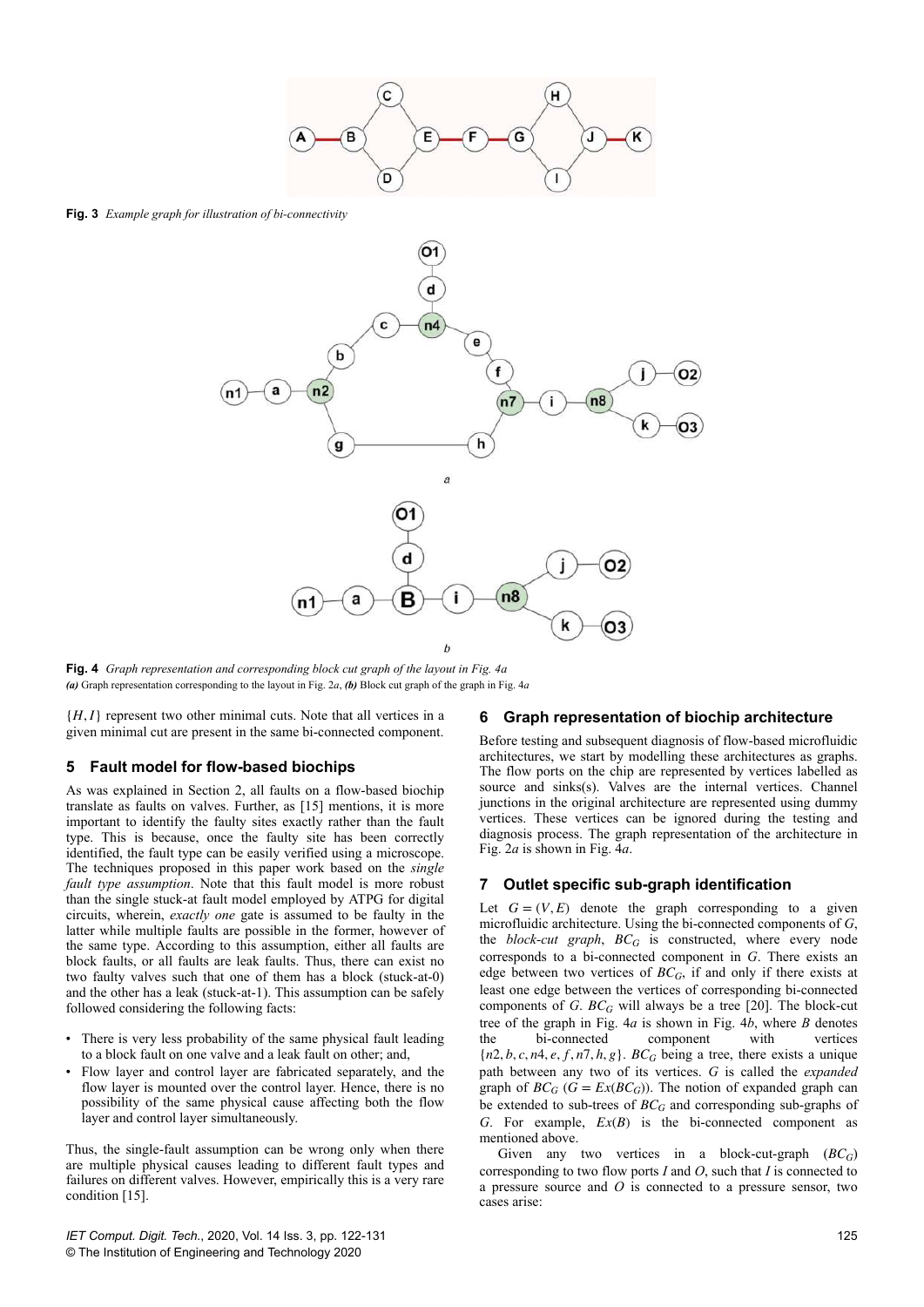- *I* and *O* lie inside the same bi-connected component. In this case, there exists a sub-graph  $R^{I,O}$  of *G* that maps on to a single node in  $BC_G$  representing the bi-connected component that contains all the paths between *I* and *O* in  $Ex(BC_G)$ .
- The pressure source and the pressure sensor do not lie on the same bi-connected component. In this case, all paths between *I* and *O* in  $Ex(BC_G)$  are contained in the unique path in the subgraph  $R^{I,O}$  of  $BC_G$ , starting from the vertex representing the biconnected component containing *I* and ending at the vertex representing the bi-connected component containing  $O$ .  $Ex(R^{I,O})$ is the expanded graph of all bi-connected components in  $R^{I,O}$ .

Hence, an outlet-specific sub-graph is either a single node in the  $BC_G$  or a path in the  $BC_G$ .

Once an outlet-specific sub-graph  $R^{I,O}$  corresponding to an outlet *O* has been identified,  $S_{\text{leak}}^{I,O}$  and  $S_{\text{block}}^{I,O}$  can be calculated as follows.  $S_{\text{leak}}^{I,O}$  is the set of all valves in  $Ex(R^{I,O})$ . For example,  $S_{\text{leak}}^{n1,O1}$ in Fig. 4*b* includes valves  $\{a\}$ ,  $\{d\}$  and all valves contained in *B*, namely,  $\{b\}$ ,  $\{c\}$ ,  $\{e\}$ ,  $\{f\}$ ,  $\{g\}$  and  $\{h\}$ .  $S_{block}^{I,O}$  is computed as follows. If *I* and *O* belong to the same bi-connected component *B* of *G*, then  $S_{block}^{I,O}$  is the set of minimal cuts of *B* that separates *I* and *O*. If *I* and *O* are not in the same bi- connected component of *G*, then  $R^{I,O}$  is a path that will contain articulation points and vertices representing bi-connected components that are on the path from *I* to *O* in *G*. The valves corresponding to articulation points in *Ex*( $R^{I,O}$ ) are members of  $S^{I,O}_{block}$ . For every vertex *B* in  $R^{I,O}$ representing a bi-connected component, there exists two unique vertices *u* and *v* in  $Ex(B)$  that connects it to the path in  $Ex(R^{I,O})$ . For example, in  $R^{n1,01}$ , for the vertex *B* in Fig. 4*a*, the nodes *n*2 and *n*4 connect it to the rest of the path in  $Ex(R^{n1,01})$ . The set of valves corresponding to minimal cuts in *B* that separates nodes  $u$  and  $v$ , are members of  $S_{block}^{n1,01}$ . Note that  $S_{block}^{I,0}$  and  $S_{leak}^{I,0}$  can be precomputed independent of the testing and diagnosis process.

An example of outlet specific sub-graph identification in the case of ChIP (Chromatin Immuno Precipitation) biochip is shown in Fig. 5. Fig. 5*a* shows the ChIP architecture. Here, the sub-layout corresponding to flow ports *P*2 (connected to pressure source) and *P*10 (connected to pressure sensor) is shown in Fig. 5*b*. Thus, while testing and subsequently diagnosing for a fault observed at flow port *P*10, we can confine our search to valves in Fig. 5*b*.

Note that outlet-specific sub-graphs can be pre-computed in advance and used multiple times during the testing and diagnosis process.

#### **8 Pseudo-exhaustive testing**

Unlike the currently reported testing process ([9, 11]) where the entire biochip architecture is converted to an AND-OR structure, after which ATPG tools are used to generate the test vectors, we propose a novel scalable pseudo-exhaustive [21] testing technique



**Fig. 5** *Illustration of sub-graph identification on ChIP (Chromatin Immuno Precipitation)*

*(a)* Original ChIP architecture layout. Circles labelled P1-P5 represent the inlets, P6-P15 are the outlets and the black rectangles represent the valves [15], *(b)* Sub-layout of ChIP architecture corresponding to inlet P2 and outlet P10, after the stage I minimisation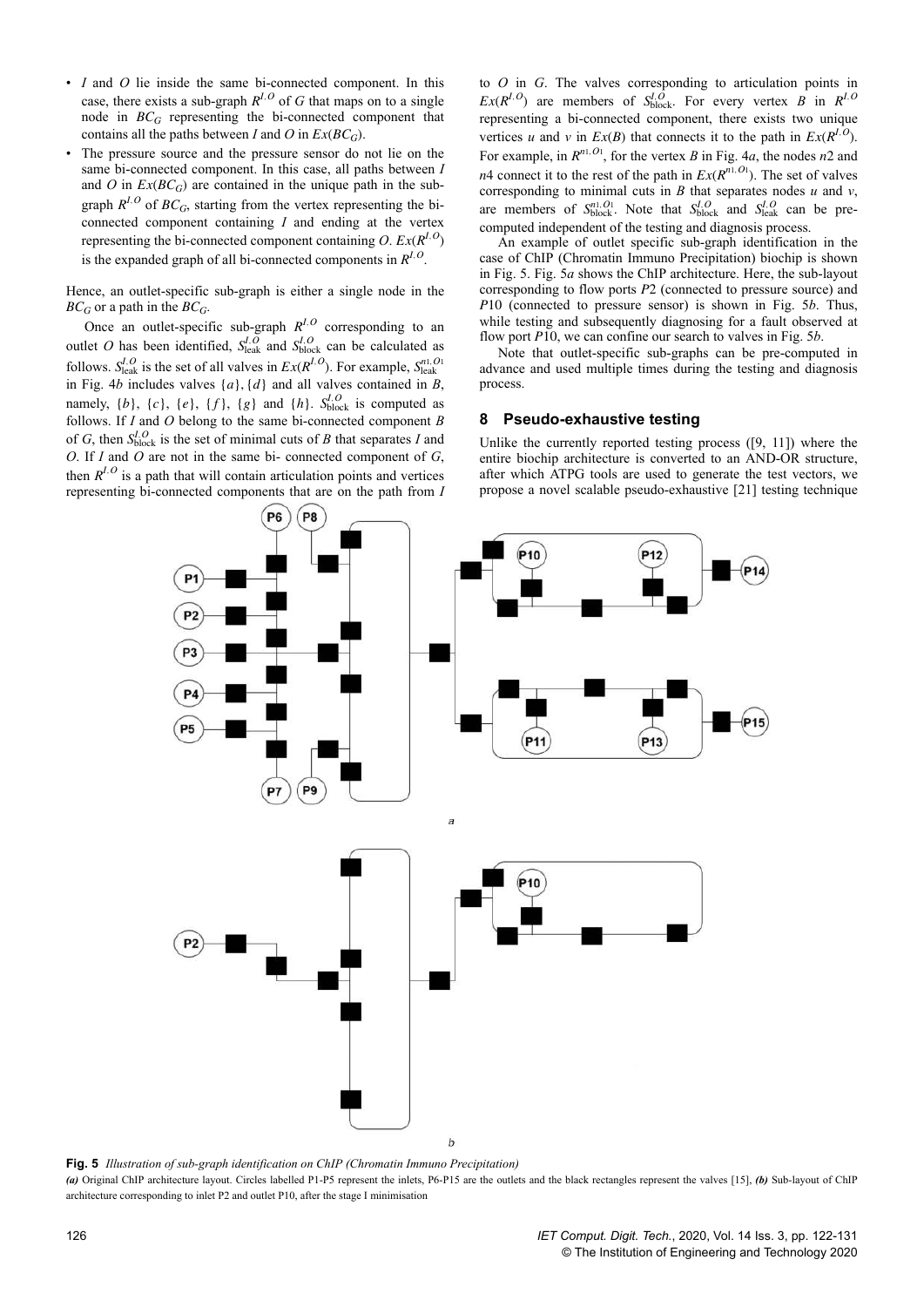**Input:**  $I, O, R^{I,O}$  and  $G$ **Output:** Test vectors and the pressure table for  $Ex(R^{I,O})$ 

 $\sqrt{*} G$  is the graph representation of the microfluidic

architecture\*/

- $/* I$  is the inlet flow port connected to pressure source\*/
- /\*  $O$  is a outlet flow port connected to pressure sensor\*/
- $/N$ <sub>Block</sub> maintains the set of valves already tested for block faults  $*/$
- $/N/L_{eak}$  maintains the set of valves already tested for leak faults \*/

1.  $V_{Block} = V_{Leak} = \phi;$ 

- 2. Compute  $S_G=Ex(R^{I,O})$ ;
- 

3. Compute  $Bg = Bx(Tt)$ ,<br>3. Compute Root-cause set  $S_{Block}^{I,O}$ ;<br>4. /\*Check for block faults in valves that are articulation points\*/ 4.1. Assign 1 to all valves  $v \in G$ ;

- 4.2. Note pressure at  $O$  as  $P$ ;
- 4.3. Add all articulation points in  $S_G$  to  $V_{Block}$ ;

4.4. Output this test vector (values assigned to valves) along with  $P;$ 

5. /\*Check for block faults in remaining valves\*/

**for** each valve  $v \in S_G$  such that  $v \notin V_{Block}$  **do** 

5.1. Select a set  $C \in S_{Block}^{1,O}$ <br>5.2. Assign 1 to v and 0 to valves  $C-\{v\}$ ;

- 
- 5.3. Assign 1 to valves in  $(G-C)$ ;
- 5.4. Note pressure sensed at  $O$  as  $P$ ;
- 5.5.  $V_{Block} = V_{Block} \cup v;$

5.3.  $VBlock = VBlock \cup v$ ,<br>
5.6.  $VBlock = VBlock \cup u$ ,  $\forall u \in S_G$  such that  $u \notin C$ <br>
and  $\exists C' \in S_{Block}^{I, O}$  such that  $u \in C'$  and  $C\{v\} = C'\{u\}$ ;<br>
5.7. Output this test vector (values assigned to valves) along

- 
- with  $P$ ;
- end

6. /\*Check for leak faults in valves\*/

- for each valve  $v \in S_G$  such that  $v \notin V_{Leak}$  do
	- 6.1. Select a set  $C \in S_{Block}^{1,Q}$  such that  $v \in C$ ;<br>6.2. Assign 0 to all valves in  $C$ ;
	-
	- 6.3. Assign 1 to all valves in  $(G-C)$ ;
	- 6.4. Note pressure sensed at  $O$  as  $P$ ;
	- 6.5.  $V_{Leak} = V_{Leak} \cup u, \forall u \in C;$
- 6.6. Output this test vector (values assigned to valves) along with  $P$ ; end

**Fig. 6** *Algorithm 1: pseudo-exhaustive test vector and pressure table generation*

that uses *only the relevant* parts of the circuit structure to carry out the testing process and not the full one.

Section 7 shows that, given a graph *G* and source port *I* through which air is pumped in, and an outlet port O where the pressure is sensed and found to be a faulty response (different than what is expected from the golden reference simulation), there exists a subgraph  $Ex(R^{I,O})$  of *G*, corresponding to the relevant parts of the circuit that contains all the possible root cause sets for the fault observed at *O*. Thus, the testing and diagnosis process followed is specific to the outlet port *O*. Such a pseudo-exhaustive *outletspecific testing* approach gives the following advantages:

- Smaller sub-graph sizes makes it easier to target 100% fault coverage;
- Simplified test vector generation:
- Flexibility of independently testing intended portions of the chip; and,
- Possibility of parallel test execution;

The proposed testing and diagnosis procedure is explained in three phases, namely, test generation, test application and fault diagnosis. For a given chip under test with a specified input flow port through which air is to be pumped and output flow ports connected with pressure sensors, the test generation phase computes:

- The test vectors each specifying the state of different valves; and,
- A pressure table, which lists the expected responses (pressure values) on each of the pressure sensors. This is computed by executing each of the test vectors in the golden reference simulation platform.

Algorithm 1 (see Fig. 6) takes as input the sub-graph containing the source flow port (connected to the pressure source) and an outlet flow port (connected to the pressure sensor), and generates test vectors that shall detect *block* and *leak* faults in valves in the subgraph. Algorithm 1 *is executed repeatedly for each such pair of source and outlet ports*.

We shall proceed to explain the different steps of Algorithm 1 in detail. Note that, every articulation point in a sub-graph is a mincut of the sub-graph, and corresponds to an element in the root cause set for block faults. Step  $\overline{4}$  of Algorithm 1 computes a test vector that keeps all valves open and hence, checks for block faults at all the articulation points in the sub-graph.

Steps 5 of Algorithm 1 computes test vectors that check for block faults on valves other than the articulation points. The details of this step are as follows: given a node *n*1 that is connected to pressure source, and a node *O*1 that is connected to a pressure sensor, let *P* denote the set of paths between *n*1 and *O*1. Note that the elements of  $S_{\text{block}}^{n_1, O_1}$  correspond to the mincuts of  $Ex(R^{n_1, O_1})$ . Further, any min-cut disconnects all paths between source and sink, in this case *n*1 and *O*1, respectively. Every valve in a given element of the root cause set for block faults shall belong to a unique path in *P*. In other words, given a  $C \in S^{n1,01}_{block}$ , for any  $u, v \in C$ , there is a path between *n*1 and *O*1 that contains *u* and not *v*, and vice-versa. From Property 1 in Section 4, any test for block faults in *P* has to ensure that there exists at least one path  $p \in P$  such that all valves in *p* are open. Hence, choosing a  $C \in S_{block}^{n1, O_1}$  and keeping one of the valves  $v \in C$  open and all valves in  $C - \{v\}$  closed, is a test vector *TV* that detects block fault in *v*. Step 5.1 to Step 5.5 of Algorithm 1 implement the above detail. Let  $C'$  be another element of  $S_{\text{block}}^{n1,01}$ different from *C*. Now, if there exists  $u \in C$  and  $v \in C'$ , such that  $C - \{u\} = C' - \{v\}$ , we can conclude the following:

- *C* and *C*′ are part of the same bi-connected component in  $Ex(R^{n1,01})$ . This follows from the fact that all the elements of a mincut have to be in the same biconnected component; and,
- *u* and *v* are on the same path between *n*1 and *O*1. As explained above, for any mincut, for every path between *n*1 and *O*1, there will be exactly one valve from the path that is in the mincut. Else, this shall contradict the property of minimality of the mincut. If  $P_v$  is the set of paths in  $P$  that gets blocked by closing valve *v* and  $P_u$  is the set of paths in *P* that gets blocked by closing valve *u*, then  $P_u = P_v$ . This follows from the following facts:
	- i. *C* and *C*′ are mincuts that differ only with elements *u* and *v*.
	- ii. Elements of  $C \{v\}$  will block all paths except the ones mapped to *v*. This statement is true for  $C - \{u\}$  and *u* as well.
	- iii. Given that  $C \{u\} = C \{v\}$ , the paths not blocked by  $C - \{v\}$  and  $C - \{u\}$  must be the same.

Thus, the test vector that detects a block fault in valve  $\nu$  can also detect a block fault in valve *u*. By this, we are actually finding the set of *equivalent valves*, on which the test vector can detect the block faults and removing them from further consideration. This is implemented in Step 5.6 of Algorithm 1.

Step 6 of Algorithm 1 computes the test vectors that check for leak faults on valves. By Property 2 in Section 4, any test for leak faults has to ensure that all paths  $p \in P$  are blocked by some valve. Hence, choosing a  $C \in S^{n1, O_1}_{block}$  and keeping all valves in *C* closed, is a test vector that detects leak faults in any valve  $v \in C$ .

As seen above, a test vector may be able to detect faults on multiple valves. This property can be used to minimise the number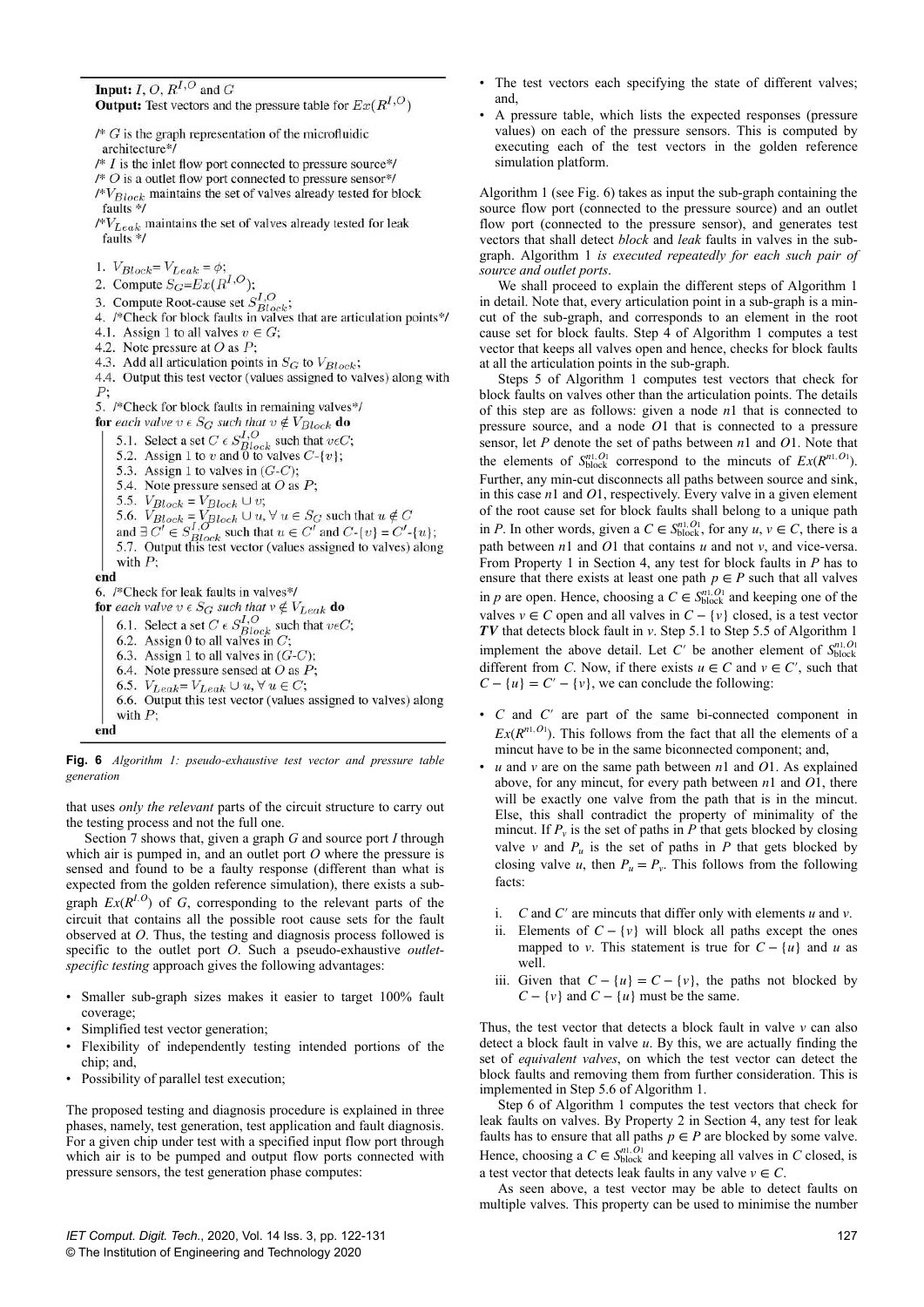```
Input: G, V_C, V_M, I, F, TVOutput: Valves that are fault suspects
```

```
\sqrt{*}G is the graph representation of the biochip architecture
V_M is the set of outlet flow ports connected to pressure sensors
 that reported errors
V_C is the set of all the outlet flow ports
I is the inlet flow port connected to pressure source
F is the fault type identified from the test results
TV is the set of test vectors that did not report errorsTV_{out} denotes the test vector for outlet flow port out that did
 not report error at the pressure sensor connected to out*/
1. Mark state of all valves in G as unknown;
2. /* initialize all valves in sub-graphs of faulty outlets as faulty*/
for every outlet out \epsilon V_M do
    begin
    Mark all valves that are part of S_E^{I,out} as faulty;
end
3. /*These are outlets connected to pressure sensors that did not
report error */
for every outlet out \epsilon V_C-V_M do
    begin
    /* Since the outlet out did not report error, all valves in
    S_E^{I,out} should be working correctly. Therefore, mark all
    S_F should be working correct<br>valves in S_F^{I,out} as non-faulty/*<br>for every element V_i \in S_F^{I,out} do<br>\Delta Mark all valves in V_i as non-1
        Mark all valves in V_i as non-faulty;
    end
end
4. /* Test vectors that did not report errors */
for every test vector TV_O \in TV that did not report error do
    if F is a block then
         if TV assigned 1 to all valves then
              Mark all valves that are articulation points, as
              non-faulty;
         end
         else
              Let X be the set of valves assigned 0 by TV;
             Select a C \in S_{block}^{I,out} that contains all elements of
              X:
              Let v = C-X;
              Mark v as non-faulty;
             \forall u such that u \notin C and \exists C' \in S_{Block}^{I,O} such that<br>
u \in C' and C-{v} = C'-{u}, mark u as non-faulty;
         end
    end
    if F is a leak then
         Let X be the set of valves assigned 0 by TV;
         Mark all valves in X as non-faulty.
    end
end
5. Output all valves that are marked as faulty.
```


of test vectors generated. Step 5.6 and Step 6.5 of Algorithm 1 achieve this *test vector minimisation*. The iterative loops in Step 5 and Step 6 of Algorithm 1 handle this using two sets  $V_{Block}$  and *V*Leak that maintain the valves for which test vectors have already been generated to detect block and leak faults, respectively.

It is interesting to note that, in Algorithm 1, only the root cause sets for block faults  $(S_{Block}^{I,O})$  has been used to compute the test vectors for both block faults and leak faults. Thus, single-fault-type model allows the detection of multiple faulty valves by a single test, unlike the single-stuck fault model used in conventional ATPGs.

The test application phase involves the following steps:

• Applying the different test vectors – this involves opening and closing of different valves as specified in the test vector, using the control layer, followed by pumping of air through the specified input flow port.

• Reporting *failures* (mismatch of the observed pressure on an output flow port with that given in the pressure table computed by Algorithm 1).

Further, this pseudo-exhaustive test application phase opens up the possibility of parallel testing for sub-graphs that contain different set of valves including the input and output ports. Thus, for two sub-graphs  $S_1$  and  $S_2$ , if their corresponding valve sets, input port and output ports  $V_{S_1}$  and  $V_{S_2}$  are such that  $V_{S_1} \cap V_{S_2} = \phi$ , then the testing of the two sub-graphs can be done in parallel. Note that the set of sub-graphs that can be tested in parallel can be pre-computed once. These sub-graphs can be reused multiple times during the testing phase.

The proposed diagnosis technique is explained in the next section. In the diagnosis phase, every mismatch reported by the test application phase is input to the pseudo-exhaustive diagnosis algorithm (Algorithm 2 (see Fig. 7)), that in turn identifies the most probable list of faulty valves. This immensely aids in the diagnosis process by *localising* the faulty area in the chip which can further be investigated using microscopes to find the actual *physical* fault.

# **9 Pseudo-exhaustive diagnosis**

As mentioned in Section 3, the currently reported testing process uses ATPG tools to generate the test vectors. Note that such a test vector generation only ensures that fault on a valve *v* is reflected at some outlet flow port *O*. The fault may not be reflected at some output port out such that *v* is a valve in  $Ex(R^{I,\text{out}})$ . This is illustrated by the following example: consider the architecture given in Fig. 2*a*. Let *n*1 be connected to the pressure source. Let *O*1, *O*2 and *O*3 be connected to the pressure sensors. Now, consider that there is a block fault in valve *c*. Note that one of the tests to detect this fault is to keep valve *e* closed. Such a test reports a faulty pressure at the pressure sensor connected to *O*1. However, it does not report any error at pressure sensors connected to *O*2 and *O*3. Note that, an ATPG tool might use such a generated test vector to detect this fault. The tool only tries to ensure that the fault in a valve *v* translates to a faulty pressure reported at any of the pressure sensors. However, in the proposed test vector generation, for a block fault on valve *b*, there will be three test vectors  $TV_{O1}$ ,  $TV_{O2}$ and  $TV_{O3}$ , each of which ensures that the block fault on valve *v* is reflected at the corresponding outlets *O*1, *O*2 and *O*3, respectively. This ensures the two cases listed below:

- If a pressure sensor connected to an outlet flow port out does not report an error, all elements of  $S_{I,\text{out}}^F$  has to be non-faulty; and,
- If there is a fault on a valve  $v$ , for any outlet flow port out such that  $v \in Ex(R^{I,\text{out}})$ , erroneous pressure would be reported at the pressure sensor connected to out.

However, such a guarantee cannot be given for the currently reported fault diagnosis techniques, as explained above. In this paper, we propose a much simpler fault diagnosis than the currently reported techniques ([15, 19]) using these guarantees.

The testing process is intended to be a pass/fail test. There may be multiple possible faults that would have been responsible for causing the same faulty responses. Hence, there is the need for a diagnosis process to more accurately identify the physical nature of faults. In addition, the diagnosis process is important to give inputs for modification of fabrication processes so that the observed physical faults can be avoided in the future [15]. This can also be used to facilitate use of partially defective chips.

Once a biochip has been found to be faulty, the graph corresponding to the faulty biochip, the inlet flow port to which the pressure source is connected, the outlet flow ports that reported errors and the test vectors that did not report errors are taken as inputs to our proposed diagnosis technique. As mentioned before, we follow the single fault type assumption. Hence, if the faulty response was observed while testing for block faults, we can assume that the chip has only block faults. On the other hand, if the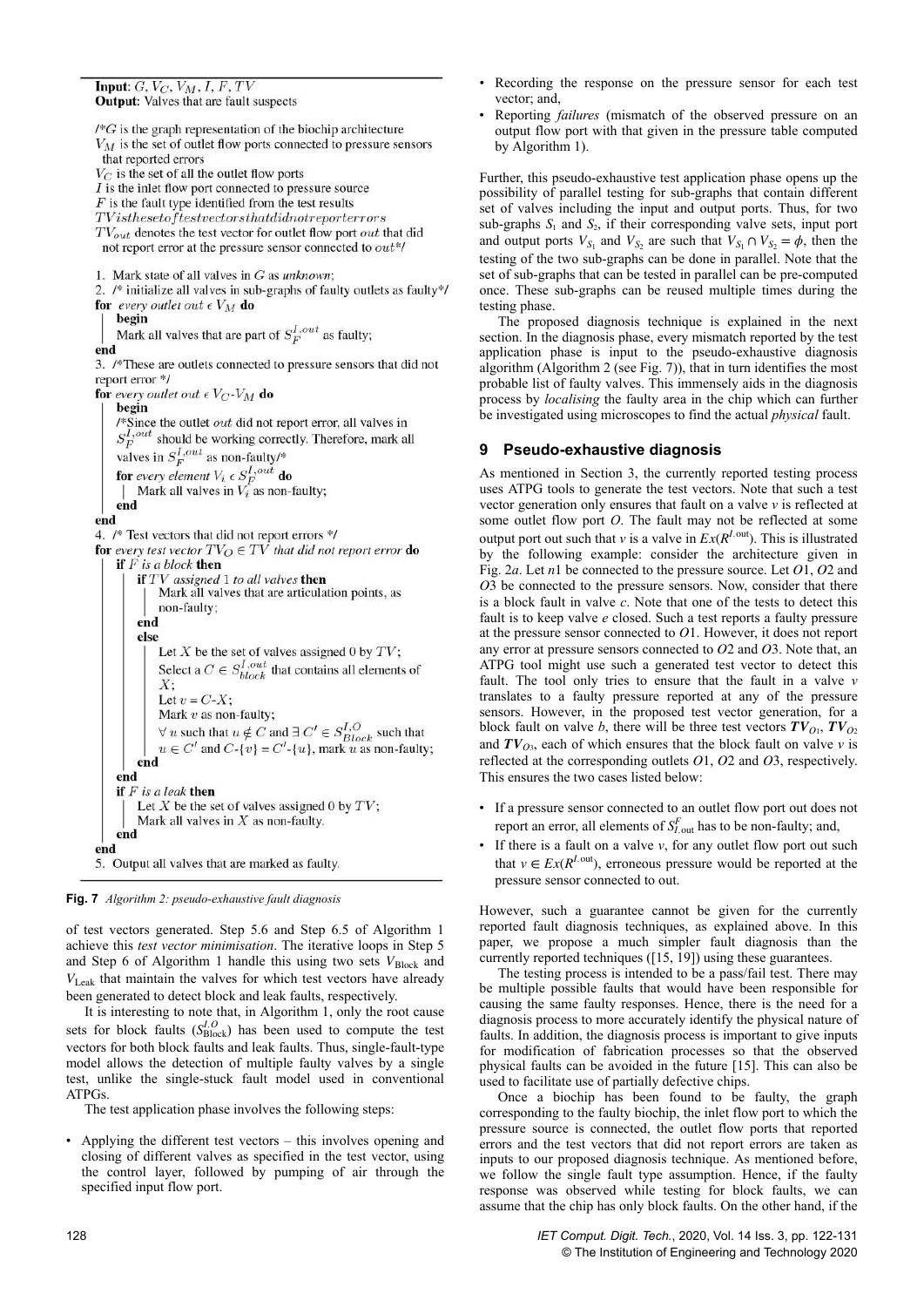#### **Table 1** Test vectors for block faults

|                       | Test vector |     |  |               |  |  |   |                 |
|-----------------------|-------------|-----|--|---------------|--|--|---|-----------------|
| Valve(s) being tested |             | a b |  | c de f        |  |  | a |                 |
| a, d                  |             |     |  | 1 1 1 1 1 1 1 |  |  |   |                 |
| b, c                  |             |     |  |               |  |  |   | 1 1 1 1 1 1 0 1 |
| g, h, e, f            |             |     |  | 0 1 1 1 1 1 1 |  |  |   |                 |

faulty response was observed while testing for leak faults, we can assume that the chip has only leak faults. In a digital circuit, there exists the possibility of faults getting masked by each other [22]. However, in the case of biochips, this is not possible by the simple fact that a block fault can never become a leak fault because of another block fault. From Property 1 and Property 2, note that the test vectors generated are such that the syndrome of a block fault is *nil* pressure reported at the pressure sensor, when the pressure table would have reported a non-zero pressure value for the same test vector. Similarly, the test vectors generated for leak faults are such that the syndrome of a leak fault is a non-zero pressure value reported at the pressure sensor, when the pressure table would have reported a *nil* pressure for the same test vector. In the remaining part of this section, let  $F \in \{block, leak\}$  denote the fault type identified from the test results.

Like the proposed test methodology which is a pseudoexhaustive approach, the subsequent diagnosis process can also be carried out as a pseudo-exhaustive algorithm. Algorithm 2 details the proposed diagnosis technique wherein, initially, it sieves out valves from the list of fault suspects using the outlets that did not report errors during the test. This is achieved in Step 3 of Algorithm 2. Later, it sieves out more valves from the list of fault suspects using the test vectors that did not report errors. This is achieved in Step 4 of Algorithm 2. We will proceed to explain this step in more detail.

Given an inlet flow port *I* connected to the pressure source, let *TV*out denote a test vector that did not report any error for the test for *F* in  $Ex(R^{I,\text{out}})$ . From the test vector generation proposed in Section 8, if *F* is a block, we can conclude the following:

- If  $TV_{\text{out}}$  assigned 1 to all valves in  $Ex(R^{I,\text{out}})$ , from Section 8 and Step 4 of Algorithm 1, the test vector was designed to test for block at articulation points. As  $TV_{out}$  did not report an error at the pressure sensor connected to out, all valves that are articulation points in  $Ex(R^{I,\text{out}})$  can be removed from the list of fault suspects.
- If  $TV_{\text{out}}$  assigned 0 to some valves in  $Ex(R^{I,\text{out}})$ , from Section 8 and steps 5.1–5.3 of Algorithm 1, the test vector was designed to test for block on a valve(s) other than articulation points in a path from *I* to out in  $Ex(R^{I,\text{out}})$ . Note that a test vector for a block fault on valve *v* is computed by choosing a cut *C* such that  $v \in C$  and keeping *v* deactivated and all other valves in *C* activated. As explained in step 5.6 of Algorithm 1 in Section 8, such a test vector also tests for block faults on equivalent valves of *v*. The equivalent set of valves for which  $TV_{out}$  is designed can be computed as follows: If *X* is the set of valves that were assigned a  $\hat{0}$  (activated) by  $TV_{\text{out}}$ , it can be understood that there exists a  $C \in S^{I,O}_{\text{Block}}$  such that all elements of *X* are also elements of *C* and that  $TV_{out}$  is designed to test for valve *v* such that  $v = C - X$  and equivalent valves of *v*. As  $TV_{out}$  did not report an error at the pressure sensor connected to out, *v* and all valves equivalent to it, can be removed from the list of fault suspects.

Similarly, if *F* is a leak, we can conclude the following:

• From Property 2 in Section 4, a test vector for leak on valve *v* is computed by choosing a  $C \in S_{block}^{I,O}$  such that  $v \in C$  and keeping all valves in *C* blocked. Such a test vector tests for block faults in all valves in  $C$ . Hence, if  $TV_{out}$  did not report an error, all valves that have been assigned a 0 by  $TV_{\text{out}}$  can be removed from the list of fault suspects.

Once the minimal set of fault suspects are computed from Algorithm 2, the exact physical location and cause of the fault can be verified using a microscope.

Thus, the test methodology proposed in this paper is not only simple and scalable compared to existing techniques, but also makes the task of fault diagnosis much easier than the techniques reported in the literature.

## **10 Pre-computation and complexity**

It is interesting to note that, for a given biochip and an inlet flow port, the sub-graphs and the root cause sets can be pre-computed even before venturing on to the testing and diagnosis process. For the sub-graph identification, bi-connected components of a given graph  $G = (V, E)$  can be computed in  $O(|V| + |E|)$  time [23]. Given that flow-based networks are planar in nature, mincuts that will be used during the computation of root cause sets, outletspecific sub-graph identification, test vector generation and fault diagnosis are computed using [24], which is a  $O(|V| \log \log |V|)$ algorithm for computing mincuts in an undirected planar graph with *V* vertices and a source and a sink. Note that this computation is limited to the small bi-connected components and not the complete graph.

The time required for computation of root cause sets  $S_{Block}^{I, O}$  and  $S_{\text{Leak}}^{I,O}$  and the time required for diagnosis that involves sieving out the faulty valves depend on the lengths of the paths between the inlet pressure source and the outlets. Assuming that all valves are part of paths from the inlet pressure source to the outlets, this shall take  $O(|V| \cdot |V_C|)$  time. However, this is an extremely worse scenario. In practice,  $|V_C| \ll |V|$ , and in most cases,  $|V_C|$  is a constant, leading to a  $O(|V|)$  time complexity in the worst case.

# **11 Analysis and results**

The outlet-specific sub-graph identification helps in confining the testing and diagnosis process to smaller parts of the graph. The test vectors generated for the sub-graph *n*1-*a*-*B*-*d*-*O*1 in Fig. 4*b* to test for block faults are shown in Table 1. The test vectors for the same sub-graph, to test for leak faults are shown in Table 2. Note that the test vectors are able to achieve 100% fault coverage. A 0 corresponding to a valve column indicates that the valve needs to be closed for the test. A 1 indicates that it has to be left deactivated. During a test, the observed responses at the pressure sensors can be compared to the pressure table to come up with the test results. Once the mis-matching responses have been identified, the diagnosis process on the corresponding sub-graphs can be started.

In this paper, we have shown the results of the diagnosis process on three benchmarks, ChIP (Chromatin Immuno Precipitation) [15], PCR (Polymerase Chain Reaction) [25] and SA-I (Synthetic Benchmark). SA-1 is a commonly used benchmark for biochip simulations [25]. The characteristics of these benchmarks are given in Table 3. Table 4 shows the extent of reduction achieved from the sub-graph identification. Here, *N* denotes the number of possible sub-graphs for the benchmark.  $S_{\text{max}}$ is the vertex cardinality of the maximum sized sub-graph.  $S_{\text{min}}$  is the vertex cardinality of the minimum sized sub-graph.  $N_b$  is the number of sub-graphs that have vertices less than that of the average. *S*avg is the average number of vertices present in the subgraph. As can be observed from Table 4, the sizes of the subgraphs are significantly smaller than the complete graphs.

Table 5 shows the average running times for the proposed fault diagnosis, for the three benchmarks. According to [17], the valve density of the flow-based biochips being manufactured is growing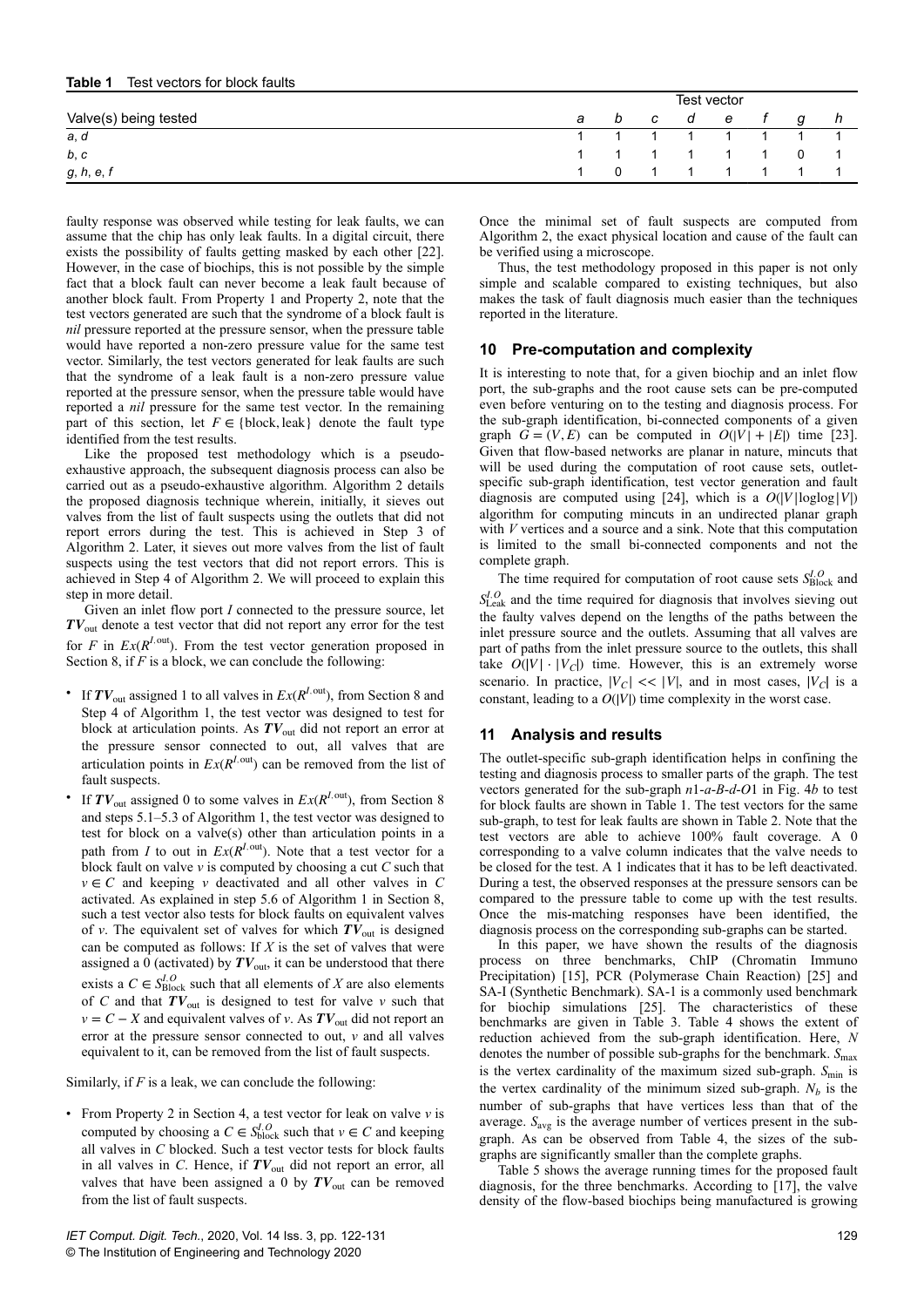#### **Table 2** Test vectors for leak faults

|                       | Test vector |          |   |   |   |   |   |   |
|-----------------------|-------------|----------|---|---|---|---|---|---|
| Valve(s) being tested | а           | b        | C | a | e |   | g | h |
| а                     | 0           |          |   |   |   |   |   |   |
| b, g                  | 1           | $\Omega$ | 1 |   |   |   | 0 |   |
| b, h                  |             | 0        |   |   |   |   | и | 0 |
| b, e                  |             | 0        |   |   | 0 |   |   |   |
| b, f                  |             | 0        |   |   |   | 0 | ٠ |   |
| c, e                  |             |          | 0 |   | 0 |   |   |   |
| d                     |             | ٠        |   | 0 |   |   | ٠ |   |

#### **Table 3** Benchmark characteristics

| Name       | Vertex count | Edge count | Inlets | Outlets |
|------------|--------------|------------|--------|---------|
| CnIP       | 68           | 70         |        | 10      |
| <b>PCR</b> | 100          | 107        |        |         |
| SA-I       | 145          | 155        |        |         |

|  |  | Table 4 Minimisation characteristics of sub-graph identification |  |  |
|--|--|------------------------------------------------------------------|--|--|
|--|--|------------------------------------------------------------------|--|--|

| Name       | Vertex count | Ν  | $\cup$ max | $\mathcal{P}_{\text{min}}$ | $u_{\text{avg}}$ | ъT<br>$N_h$ |
|------------|--------------|----|------------|----------------------------|------------------|-------------|
| ChIP       | 68           | 14 | 29         |                            | 19.14            | ∼           |
| <b>PCR</b> | 100          |    | 53         |                            | 39.125           |             |
| SA-I       | 145          |    | 60         | 23                         | 50.125           |             |

|            | <b>Table 5</b> Running time for fault diagnosis |  |  |  |
|------------|-------------------------------------------------|--|--|--|
| Name       | Avg. running time, ms                           |  |  |  |
| ChIP       | 242                                             |  |  |  |
| <b>PCR</b> | 3.27                                            |  |  |  |
| SA-I       | 3.33                                            |  |  |  |

at very high rates. The rates are even higher than the growth of transistor density according to Moore's law in digital IC's. Chips containing thousands of microfluidic valves are expected soon. Table 6 shows the size of the syndrome list  $(N_{SL})$  for these expected sizes of biochips. The number of test vectors has been assumed to be one third of the number of valves on the chip. The syndrome analysis and succeeding hitting-set formulation as described in [15] can become heavily inefficient in these cases. The currently reported algorithm for the diagnosis [15] is of time complexity  $O((|E| + |V|)pn)$ , where *p* is the number of flow ports and *n* is the number of test vectors.

As mentioned before, the currently existing testing technique works by converting the biochip architecture into an AND-OR structure and then generating the test vectors using conventional ATPG tools like TetraMAX (tool from Synopsys). Our proposed approach for testing and diagnosis helps to provide an abstraction from the size of these chips. The test vector generation is very simple and complete fault coverage is easily achieved. The testing and diagnosis can be done in terms of smaller sub-graphs that can be pre-computed and reused in spite of original sizes of these chips. The root cause sets can also be pre-computed. There is also possibility of parallelising these approaches, wherein testing and successively diagnosis may be performed independently on the sub-graphs.

# **12 Conclusion**

This paper proposes a pseudo-exhaustive approach for testing and diagnosis of faults on flow-based microfluidic biochips, that is based on the fact that the biochip architecture can be considered as a set of independent sub-graphs on which the testing and diagnosis may be performed separately. These sub-graphs are often very small and simplify the whole process. With the increasing trend in valve densities of these chips, the conventional testing and diagnosis process can become inefficient and slow, which may lead to inefficient and sub-optimal results. Hence, existing methods will

#### **Table 6** Estimated sizes of the syndrome lists  $(N_{\rm{SL}})$

| Valve count | Flow port count | $N_{\rm SI}$  |
|-------------|-----------------|---------------|
| 1000        | 50              | 601,667       |
| 10,000      | 100             | 65.340.000    |
| 25,000      | 250             | 408,375,000   |
| 50,000      | 500             | 1,633,500,000 |

be non-scalable. However, the proposed methodology helps to break down any large architecture into smaller sub-architectures, on which testing and subsequently diagnosis may be performed independently. Thus, the proposed approach is both simpler and scalable. The approach has been verified on both real-life and synthetic benchmarks.

#### **13 References**

- [1] Kerkhoff, H.G.: 'Testing microelectronic biofluidic systems', *IEEE Design Test Comput.*, 2007, **24**, (1), pp. 72–82
- [2] Mark, D., Haeberle, S., Roth, G.*, et al.*: 'Microfluidic lab-on-a-chip platforms: requirements, characteristics and applications', *Chem. Soc. Rev.*, 2010, **39**, pp. 1153–1182
- [3] Sadrozinski, H.F.-W., Wu, J.: '*Applications of field-programmable gate arrays in scientific research*' (Taylor & Francis, Inc., Bristol, PA, USA, 2010, 1st edn.)
- [4] Fidalgo, L.M., Maerkl, S.J.: 'A software-programmable microfluidic device for automated biology', *Lab Chip*, 2011, **11**, pp. 1612–1619
- [5] Liu, C., Li, B., Bhattacharya, B.B.*, et al.*: 'Testing microfluidic fully programmable valve arrays (FPVAS)'. Design, Automation Test in Europe Conf. Exhibition (DATE), Lausanne, Switzerland, March 2017, pp. 91–96
- [6] Lai, G., Lin, C., Ho, T.: 'Pump-aware flow routing algorithm for programmable microfluidic devices'. 2018 Design, Automation Test in Europe Conf. Exhibition (DATE), Dresden, Germany, March 2018, pp. 1405– 1410
- [7] Grimmer, A., Klepic, B., Ho, T.*, et al.*: 'Sound valve-control for programmable microfluidic devices'. 2018 23rd Asia and South Pacific Design Automation Conf. (ASP-DAC), Jeju, Republic of Korea, January 2018, pp. 40–45
- [8] Ho, T.: 'Design automation and test for flow-based biochips: past successes and future challenges'. 2018 IEEE Computer Society Annual Symp. on VLSI (ISVLSI), Hong Kong, People's Republic of China, July 2018, pp. 650–654
- [9] Hu, K., Ho, T.Y., Chakrabarty, K.: 'Testing of flow-based microfluidic biochips'. 2013 IEEE 31st VLSI Test Symp. (VTS), Berkeley, CA, USA, April 2013, pp. 1–6
- [10] Cheung, P., Toda-Peters, K., Shen, A.Q.: 'In situ pressure measurement within deformable rectangular polydimethylsiloxane microfluidic devices', *Biomicrofluidics*, 2012, **6**, (2), pp. 026501–026501–12. 023202BMF[PII]
- [11] Hu, K., Ho, T.Y., Chakrabarty, K.: 'Test generation and design-for-testability for flow-based mvlsi microfluidic biochips'. 2014 IEEE 32nd VLSI Test Symp. (VTS), Napa, CA, USA, April 2014, pp. 1–6

130 *IET Comput. Digit. Tech.*, 2020, Vol. 14 Iss. 3, pp. 122-131 © The Institution of Engineering and Technology 2020